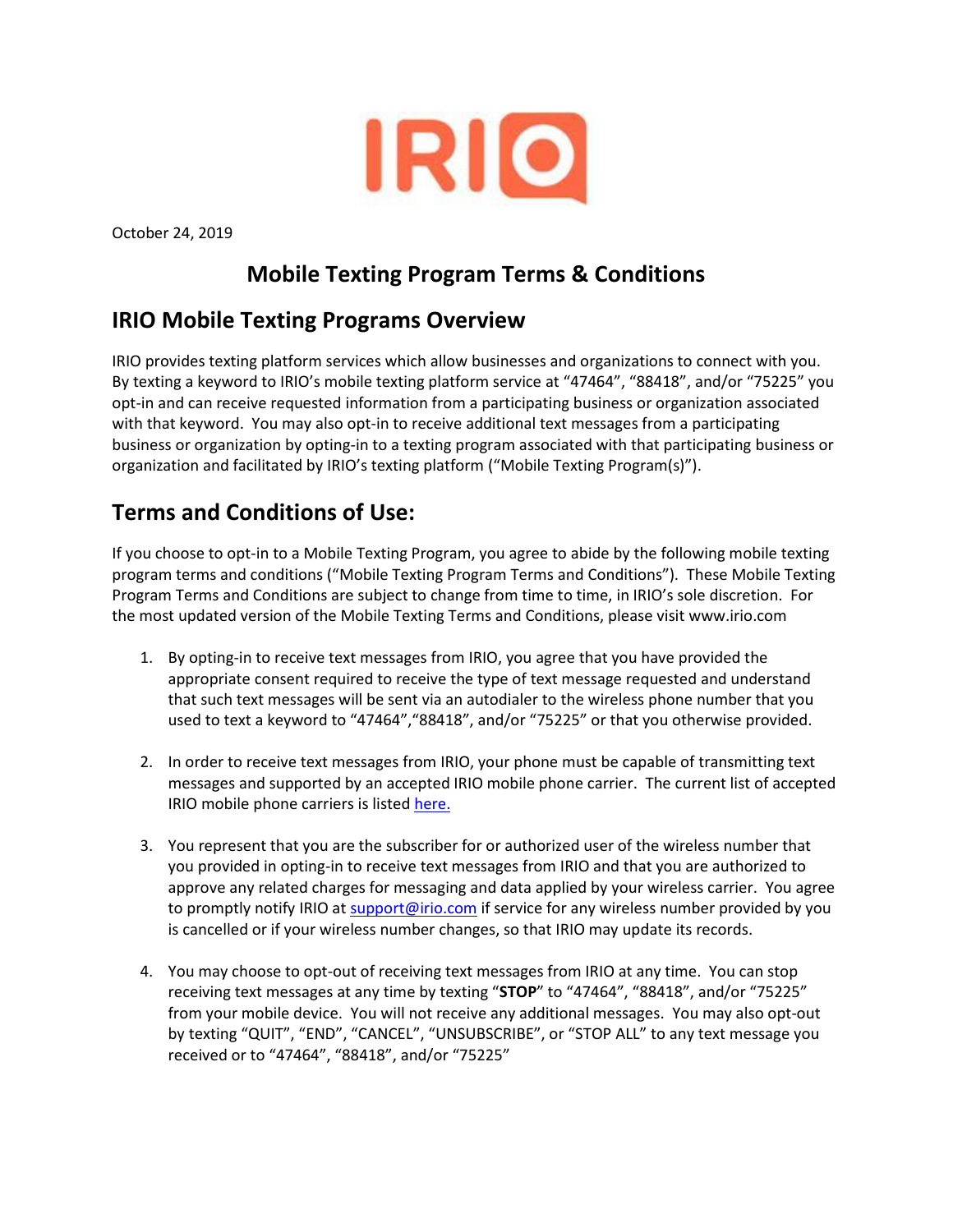- 5. IRIO does not guarantee the timeliness, accuracy, completeness or receipt of text messages transmitted through its Mobile Texting Programs. Text messages are transmitted by telecommunications service providers over whom IRIO has no control.
- 6. ALL MOBILE TEXTING PROGRAMS ARE PROVIDED ON AN "AS IS" AND "AS AVAILABLE" BASIS WITHOUT WARRANTIES OF ANY KIND, EITHER EXPRESS OR IMPLIED, INCLUDING BUT NOT LIMITED TO WARRANTIES OF PERFORMANCE, AVAILABILITY, QUALITY OF SERVICE OR FITNESS FOR A PARTICULAR PURPOSE. IRIO MAKES NO WARRANTY THAT THE MOBILE TEXTING PROGRAMS WILL BE UNINTERRUPTED, ERROR FREE, ACCURATE OR COMPLETE. YOU FURTHER AGREE THAT ALL USE OF THE SERVICE IS AT YOUR SOLE RISK. WITHOUT LIMITING THE FOREGOING, IRIO DOES NOT MAKE ANY WARRANTIES AS TO THE SECURITY OF YOUR COMMUNICATIONS. YOU HAVE THE SOLE RESPONSIBILITY TO SECURE YOUR COMMUNICATIONS.
- 7. TO THE MAXIMUM EXTENT PERMITTED BY LAW, YOU EXPRESSLY UNDERSTAND AND AGREE THAT IRIO AND/OR ITS AFFILIATES, OFFICERS, AGENTS, EMPLOYEES, PARTNERS, CONTRACTORS, CONSULTANTS, AND SUPPLIERS ("IRIO RELATED PARTIES"), SHALL NOT BE LIABLE TO YOU OR ANY OTHER PERSON FOR ANY LOSSES, COSTS, EXPENSES OR DAMAGES OF ANY KIND BASED ON BREACHES OF THESE TERMS AND CONDITIONS OR YOUR RELATIONSHIP WITH IRIO, REGARDLESS OF THE TYPE OR BASIS OF THE CLAIM. IN NO EVENT, WILL IRIO OR THE IRIO RELATED PARTIES BY LIABLE FOR ANY DIRECT, INDIRECT, INCIDENTAL, SPECIAL OR CONSEQUENTIAL DAMAGES, INCLUDING ATTORNEY'S FEES, ARISING OUT OF THE USE OF OR INABILITY TO USE THE MOBILE TEXTING PROGRAMS.
- 8. In the event that there is a dispute between you and IRIO, between you and any third-party service provider acting on IRIO's behalf relating to an IRIO Mobile Texting Program, or between you and any customer of IRIO relating to an IRIO Mobile Texting Platform, arising out of any matter, including the determination of the scope or applicability of this agreement to arbitrate, such dispute will be determined by arbitration in Texas before one arbitrator. The arbitration will be administered by the American Arbitration Association. The arbitrator will apply the substantive law of the State of Texas, exclusive of its choice of law rules. To the fullest extent permitted by law, each of the parties agrees that any proceeding will be conducted only on an individual basis and not in a class, consolidated or representative action. If for any reason a dispute proceeds in court rather than through arbitration, each party knowingly and irrevocably waives any right to trial by jury. The arbitrator will deliver a reasoned written decision with respect to the dispute. The decision of the arbitrator will be final and binding on the parties and will not be subject to appeal or review. The parties acknowledge that this agreement evidences a transaction involving interstate commerce. Notwithstanding the provision in this paragraph with respect to applicable substantive law, this arbitration agreement will be governed by the Federal Arbitration Act, 9 U.S.C. §§ 1, et seq.
- 9. As part of the provision of the Mobile Texting Programs, we may receive certain information from you including your mobile phone number, the name of your mobile carrier, and the date, time, and content of your messages or any other information you provide to us using the Mobile Texting Programs. For information regarding the collection, use and retention of your information by IRIO, clic[k here](http://www.irio.com/privacy.pdf) to view our Privacy Policy.